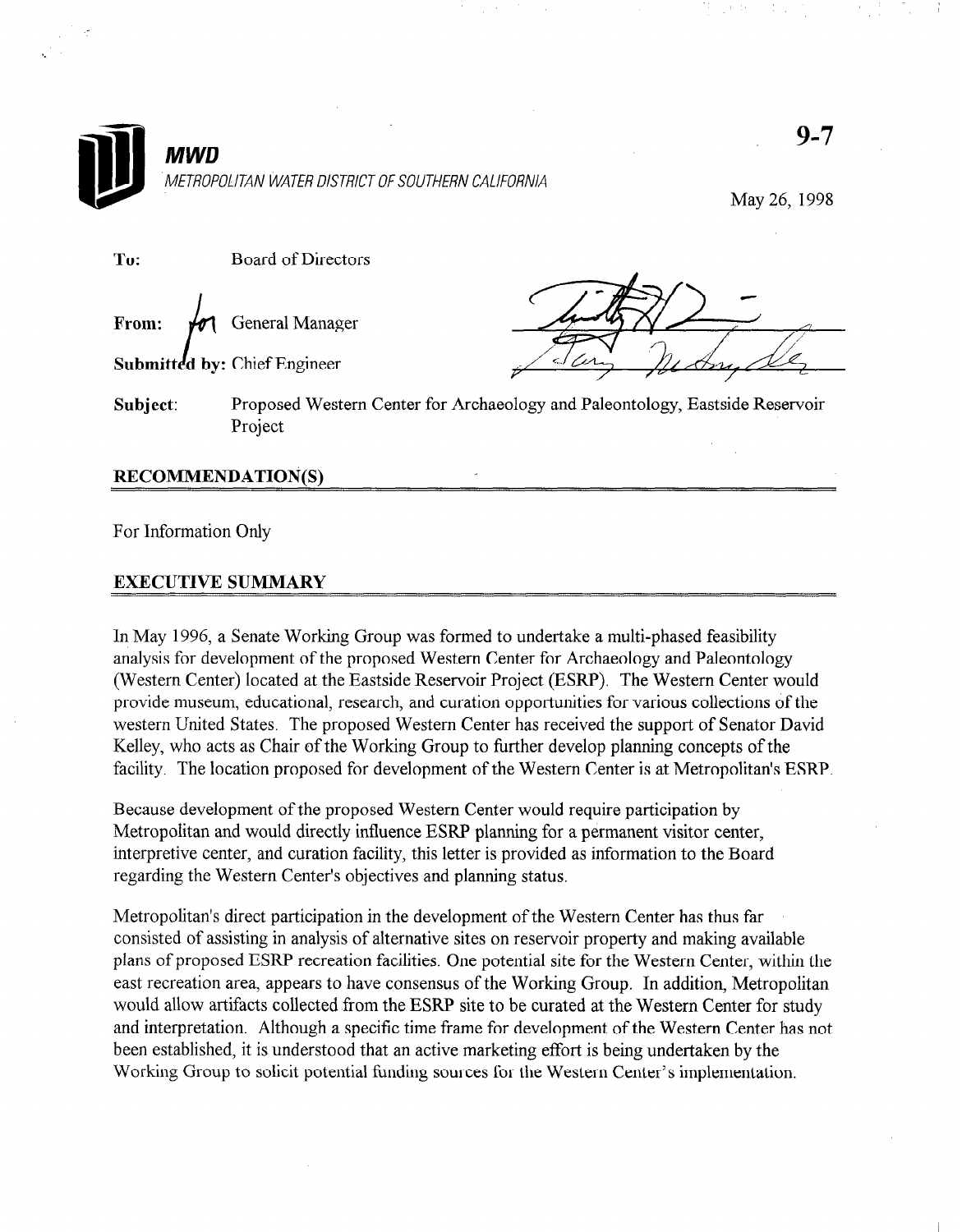## Board of Directors **-2-** All the May 26, 1998

However, Metropolitan has not participated in activities undertaken by the Working Group to garner funding or more broad based public or legislative support for the Western Center. While Metropolitan would consider participating in funding the facility at a level consistent with the cost to curate artifacts recovered at ESRP, Metropolitan has made no commitment to provide funding for the center, or to site the center on reservoir lands.

## DETAILED REPORT

In May 1995, members of the Hemet-San Jacinto Action Group (Action Group) approached Metropolitan to discuss the concept of a museum that would include; educational, interpretive, research, and archaeological and paleontologic collections recovered from the reservoir area, as well as provide display, research, and interpretive opportunities for similar collections from the western United States. Metropolitan staff has discussed making available lands within the reservoir area as a site for the Western Center and to allow artifacts collected from the project area to be curated at the site for study and interpretation. It is Metropolitan's view that management of the Western Center's development would be shared by Metropolitan and UCR in relation to the respective use of the facility. A conceptual plan for the Western Center was submitted to Metropolitan for consideration in June 1995. Funding for the center would be pursued at local, state, and federal levels. Metropolitan has made no commitment to funding of the Western Center, other than that routinely provided for curation of artifacts recovered at the ESRP.

Senator Kelley introduced a Senate Resolution in August 1995 for a Senate Working Group to evaluate the feasibility of such a center. The Senate Working Group includes Senator Kelley (Chairman), Dr. Roy B. Mason (Superintendent/President, Mt. San Jacinto Community College), Dr. Raymond L. Orbach (Chancellor, UCR), Dr. R. Victor Tate (Hemet-San Jacinto Action Group), and John R. Wodraska (General Manager, Metropolitan Water District). The Senate Working Group was formed in May 1996 and its first meeting was held in June 1996.

A framework for the proposed Western Center has been developed by UCR and the Action Group. The "vision" and "goals" for the Western Center as presented in this framework are as follows:

- To draw a consensus within the community of the value of a major cultural, educational, and research institution operating in the San Jacinto Valley.
- To provide a world-class research-university-affiliated, scientific facility and learning center with a major potential to enhance regional tourism and economic growth.
- To provide close integration and articulation of the Western Center concept into the overall planning for the ESRP visitor center, hospitality, and recreational facilities.
- To help characterize Metropolitan's responsiveness to community, educational, social, and economic concerns of the region.
- To develop an archaeological and paleontological museum similar in concept to the George C. Page Museum which is located adjacent to the La Brea Tar Pits in Los Angeles.